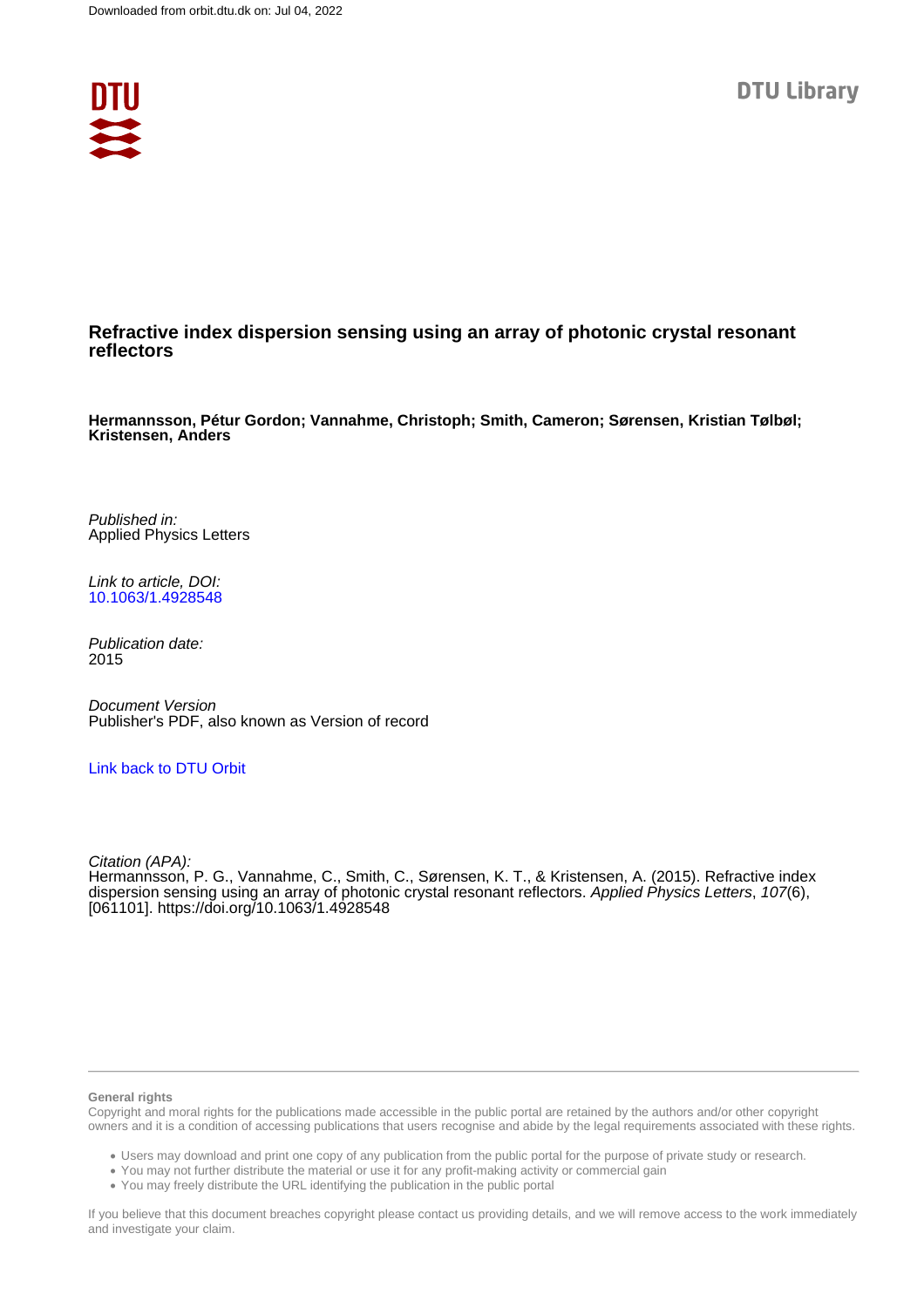



# **Refractive index dispersion sensing using an array of photonic crystal resonant reflectors**

[Pétur G. Hermannsson](http://scitation.aip.org/search?value1=P�tur+G.+Hermannsson&option1=author), [Christoph Vannahme,](http://scitation.aip.org/search?value1=Christoph+Vannahme&option1=author) [Cameron L. C. Smith](http://scitation.aip.org/search?value1=Cameron+L.+C.+Smith&option1=author), [Kristian T. Sørensen](http://scitation.aip.org/search?value1=Kristian+T.+S�rensen&option1=author), and [Anders](http://scitation.aip.org/search?value1=Anders+Kristensen&option1=author) [Kristensen](http://scitation.aip.org/search?value1=Anders+Kristensen&option1=author)

Citation: [Applied Physics Letters](http://scitation.aip.org/content/aip/journal/apl?ver=pdfcov) **107**, 061101 (2015); doi: 10.1063/1.4928548 View online: <http://dx.doi.org/10.1063/1.4928548> View Table of Contents: <http://scitation.aip.org/content/aip/journal/apl/107/6?ver=pdfcov> Published by the [AIP Publishing](http://scitation.aip.org/content/aip?ver=pdfcov)

### **Articles you may be interested in**

[Photonic crystal slot nanobeam slow light waveguides for refractive index sensing](http://scitation.aip.org/content/aip/journal/apl/97/15/10.1063/1.3497296?ver=pdfcov) Appl. Phys. Lett. **97**, 151105 (2010); 10.1063/1.3497296

[Photonic crystal heteroslab-edge microcavity with high quality factor surface mode for index sensing](http://scitation.aip.org/content/aip/journal/apl/94/14/10.1063/1.3117225?ver=pdfcov) Appl. Phys. Lett. **94**, 141110 (2009); 10.1063/1.3117225

[Ultrastable in reflection photonic crystal fiber modal interferometer for accurate refractive index sensing](http://scitation.aip.org/content/aip/journal/apl/93/19/10.1063/1.3025576?ver=pdfcov) Appl. Phys. Lett. **93**, 191106 (2008); 10.1063/1.3025576

[Silicon photonic crystal nanostructures for refractive index sensing](http://scitation.aip.org/content/aip/journal/apl/93/18/10.1063/1.3009203?ver=pdfcov) Appl. Phys. Lett. **93**, 181103 (2008); 10.1063/1.3009203

[Direct measurement of the group index of photonic crystal waveguides via Fourier transform spectral](http://scitation.aip.org/content/aip/journal/apl/90/26/10.1063/1.2752761?ver=pdfcov) [interferometry](http://scitation.aip.org/content/aip/journal/apl/90/26/10.1063/1.2752761?ver=pdfcov) Appl. Phys. Lett. **90**, 261107 (2007); 10.1063/1.2752761



 This article is copyrighted as indicated in the article. Reuse of AIP content is subject to the terms at: http://scitation.aip.org/termsconditions. Downloaded to IP: 192.38.67.115 On: Thu, 10 Dec 2015 10:18:09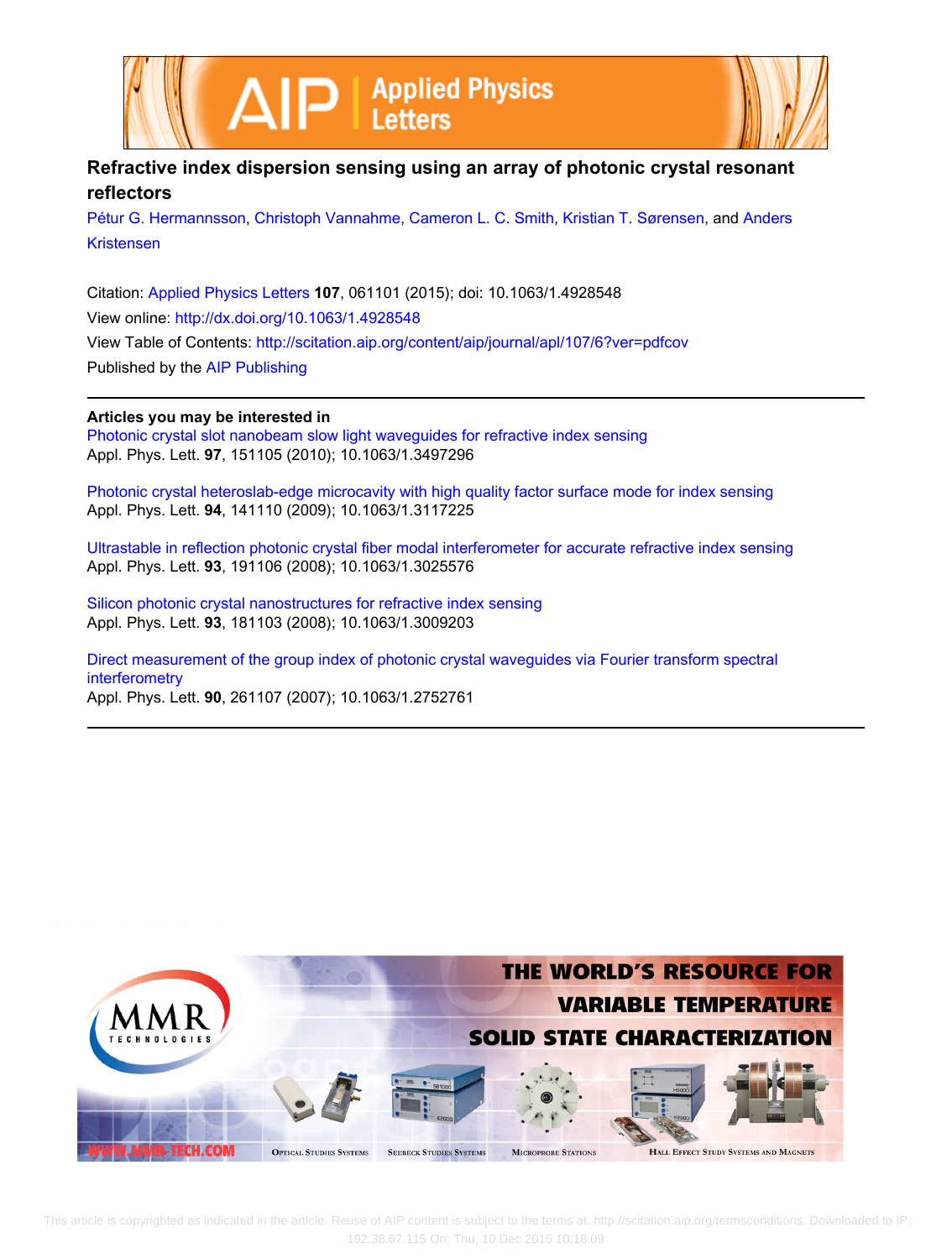

## <span id="page-2-0"></span>[Refractive index dispersion sensing using an array of photonic crystal](http://dx.doi.org/10.1063/1.4928548) [resonant reflectors](http://dx.doi.org/10.1063/1.4928548)

Pétur G. Hermannsson, Christoph Vannahme, Cameron L. C. Smith, Kristian T. Sørensen, and Anders Kristensen<sup>a)</sup>

Department of Micro- and Nanotechnology, Technical University of Denmark, Ørsteds Plads, Building 345E, DK-2800 Kgs. Lyngby, Denmark

(Received 29 June 2015; accepted 2 August 2015; published online 12 August 2015)

Refractive index sensing plays a key role in various environmental and biological sensing applications. Here, a method is presented for measuring the absolute refractive index dispersion of liquids using an array of photonic crystal resonant reflectors of varying periods. It is shown that by covering the array with a sample liquid and measuring the resonance wavelength associated with transverse electric polarized quasi guided modes as a function of period, the refractive index dispersion of the liquid can be accurately obtained using an analytical expression. This method is compact, can perform measurements at arbitrary number of wavelengths, and requires only a minute sample volume. The ability to sense a material's dispersion profile offers an added dimension of information that may be of benefit to optofluidic lab-on-a-chip applications.  $\odot$  2015 AIP Publishing LLC. [\[http://dx.doi.org/10.1063/1.4928548](http://dx.doi.org/10.1063/1.4928548)]

In the preceding decades, various miniaturized optical refractive index (RI) sensors based on, e.g., surface plasmon resonance, ring resonators, optical fibers, and photonic crys-tals have been demonstrated,<sup>[1](#page-5-0)</sup> whose key advantage is the minimal amount of sample material required for analysis. In these sensors, a change in RI of the analyte material is registered via a change in the transduced output signal; however, the absolute value of the RI is typically not arrived at. Furthermore, the RI of the sample is only probed at a single wavelength, thereby neglecting the potentially valuable information involved in RI dispersion. In this paper, a method for measuring the absolute RI dispersion of liquids using an array of photonic crystal resonant reflectors (PCRRs) of varying periods is presented, which has traditionally required the use of the Newton-Fraunhofer method of minimum devi-ation.<sup>[2](#page-5-0)</sup> The presented method is compact in nature, can perform measurements at an arbitrary number of wavelengths, requires only a minute sample volume, and is thus wellsuited for optofluidic lab-on-a-chip applications.

PCRRs, also known as guided-mode resonance filters or reflectors, $3$  and photonic crystal slabs, $4$  are optical structures capable of efficiently reflecting a given wavelength interval of out-of-plane incident light. These structures are composed of a periodically modulated high RI dielectric waveguide layer clad in media of lower refractive indices. When illuminated with broad-band light, guided resonances are excited within the waveguide layer, which are quasi-guided modes with finite lifetimes that couple to the far field. $4.5$  The modes are continually de-coupled out of the waveguide and interfere with both the transmitted and reflected parts of the incident light. At a certain resonance condition, destructive interference occurs between the de-coupled light and the transmitted light, leading to efficient resonant reflection, the linewidth of which is inversely proportional to the resonance lifetime. Depending on whether the incident light is polarized perpendicular or parallel to the grating direction, either transverse-electric (TE) or transversemagnetic (TM) quasi guided modes will be excited, respectively, and each mode will give rise to resonant reflection.<sup>5</sup> Numerous applications of PCRRs have been suggested and demonstrated, $6-9$  as well as having made strong inroads into the fields of biological sensing<sup>[10,11](#page-5-0)</sup> and surface imaging.<sup>12,13</sup>

Fig.  $1(a)$  shows a schematic illustration of a single PCRR used for the purpose of RI dispersion sensing. It is a



FIG. 1. (a) Schematic illustration of a photonic crystal resonant reflector and its operation. (b) The RI dispersion profiles of the two materials comprising

 This article is copyrighted as indicated in the article. Reuse of AIP content is subject to the terms at: http://scitation.aip.org/termsconditions. Downloaded to IP: 192.38.67.115 On: Thu, 10 Dec 2015 10:18:09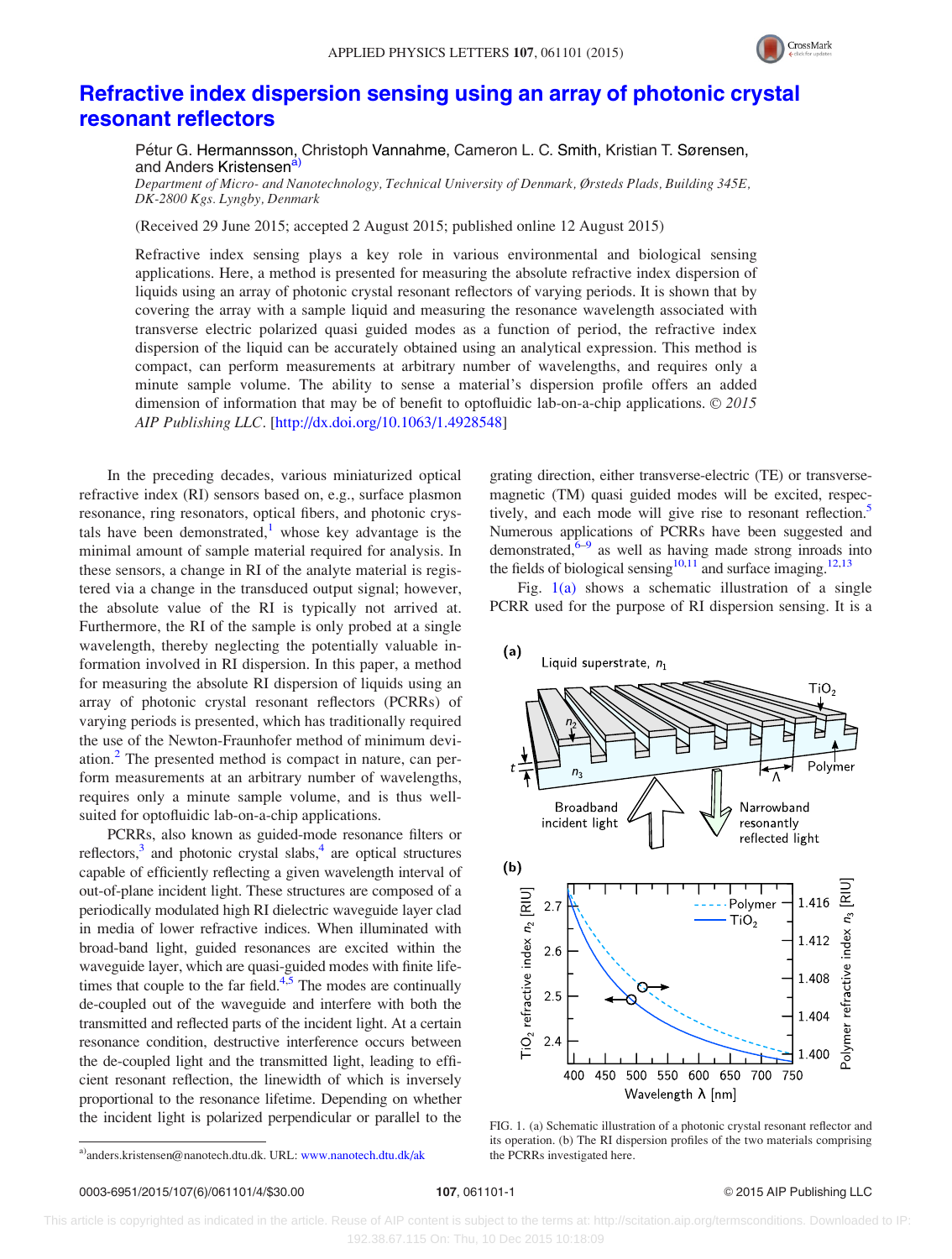<span id="page-3-0"></span>three layer dielectric structure composed of a periodically modulated high RI layer  $(n_2)$ , supported by a polymer substrate  $(n_3)$ , and covered with a liquid superstrate  $(n_1)$ , the RI dispersion of which is to be measured. The period of the modulation is  $\Lambda$ , and the thickness of the high RI layer is t.

It has been shown previously that the resonance wavelengths of resonant reflections exhibited by PCRRs can be accurately predicted by modeling the devices as a dielectric slab waveguides in which the propagation constant  $\beta$  is determined by a phase-matching condition,  $14,15$  $14,15$  $14,15$  which, for the case of normally incident light is given by

$$
\beta = \frac{2\pi}{\Lambda},\tag{1}
$$

and is often referred to as the second-order Bragg condition. For the case of TE-polarized modes in a slab waveguide, the following mode condition must be fulfilled<sup>[16](#page-5-0)</sup>

$$
\tan(ht) = \frac{p+q}{h-pq/h},\tag{2}
$$

where

$$
q = [\beta^2 - n_1^2 k_0^2]^{1/2},\tag{3}
$$

$$
h = [n_2^2 k_0^2 - \beta^2]^{1/2},
$$
 (4)

$$
p = [\beta^2 - n_3^2 k_0^2]^{1/2},\tag{5}
$$

and by solving Eqs. (1) and (2) for  $k_0$ , the resonance wavelength  $\lambda_{\text{R}}$  can be obtained via  $\lambda_{\text{R}} = 2\pi/k_0$ . Conversely, Eqs.  $(1)$ – $(3)$  can be combined to yield the RI of the superstrate in terms of the resonance wavelength as follows:

$$
n_1(\lambda_{\mathsf{R}}) = \frac{1}{k_0} \sqrt{\frac{4\pi^2}{\Lambda^2} - \left(\frac{h\tan(ht) - p}{1 + p\tan(ht)/h}\right)^2},\tag{6}
$$

where  $k_0 = 2\pi/\lambda_R$ , and h, p are functions of  $\lambda_R$ . When a PCRR exhibits resonant reflection at a given wavelength  $\lambda_{\rm R}$ , the light is effectively experiencing the refractive indices of the materials comprising the device and superstrate at that particular wavelength. Thus, if the refractive indices  $n_{2,3}$ at this wavelength are known, as well as the structural parameters  $\Lambda$  and t, the RI of the superstrate  $n_1$  at  $\lambda_R$  can be calculated using Eq. (6). Utilizing the fact that  $\lambda_R$  is a monotonously increasing function of the grating period  $\Lambda$ ,<sup>[15](#page-5-0)</sup> an array of PCRRs with varying grating periods  $\Lambda$  can thus be established such that the resonances span the visible optical regime. By measuring the resonance wavelength exhibited by each PCRR and calculating the corresponding values of  $n_1(\lambda_R)$ , the RI dispersion of the superstrate can hence be obtained.

For this purpose, an array of PCRRs with grating periods equispaced in the range  $\Lambda = (260 - 470)$  nm was fabricated using UV nanoreplication (see Ref. [15](#page-5-0) for details). The PCRRs were composed of a low RI polymer substrate (Efiron PC-409, SSCP Co., Ltd) with a surface height modulation of 100 nm and a protrusion duty cycle of 75%, covered with a  $t \approx 28$  nm thick layer of ion-beam deposited titanium dioxide. The RI dispersion profiles of the polymer and  $TiO<sub>2</sub>$  were obtained by fitting variable angle spectroscopic ellipsometry data to a Cauchy and Tauc-Lorentz oscillator model, $^{17}$  $^{17}$  $^{17}$  respectively (Fig. [1\(b\)](#page-2-0)).

The wavelength spectra of the resonant reflections associated with TE-polarized quasi guided modes were measured for each of the PCRRs in the fabricated array for several superstrate liquids by illumination at normal incidence from the back-side, using the setup shown in Fig.  $2(a)$ . Here, light from a spectrally smooth and broadband light source (Energetiq EQ-99XFC) is fed to the setup via a multimode optical fiber and collimated with a fiber collimator. An image of the fiber tip is then focused and reflected into the image plane of a microscope objective by a lens and 50:50 beamsplitter, respectively. This causes the light to emerge collimated from the other side of the objective and illuminate the PCRR at normal incidence. The reflected light travels backwards through the objective and beamsplitter until it encounters a polarizing beamsplitter, where light associated with the TE-polarized modes is reflected to a spectrometer (PI Acton SP2750), and light associated with TM-polarized modes is transmitted. This allows for selective measurement of TE resonances and eliminates the TM resonances' contribution to the acquired signal noise. The spectrometer contains a diffraction grating with 1800 lines/mm and projects the input spectrum onto a CCD camera (PI Pixis 100) with a resolution of 12 pm/pixel. The camera is further connected to



FIG. 2. (a) The experimental setup used for measuring the wavelength spectra of resonantly reflected light associated with TE-polarized quasi guided modes. (b) An example of such an acquired spectrum for the case of  $\Lambda$  = 386 nm and a glycerol liquid superstrate.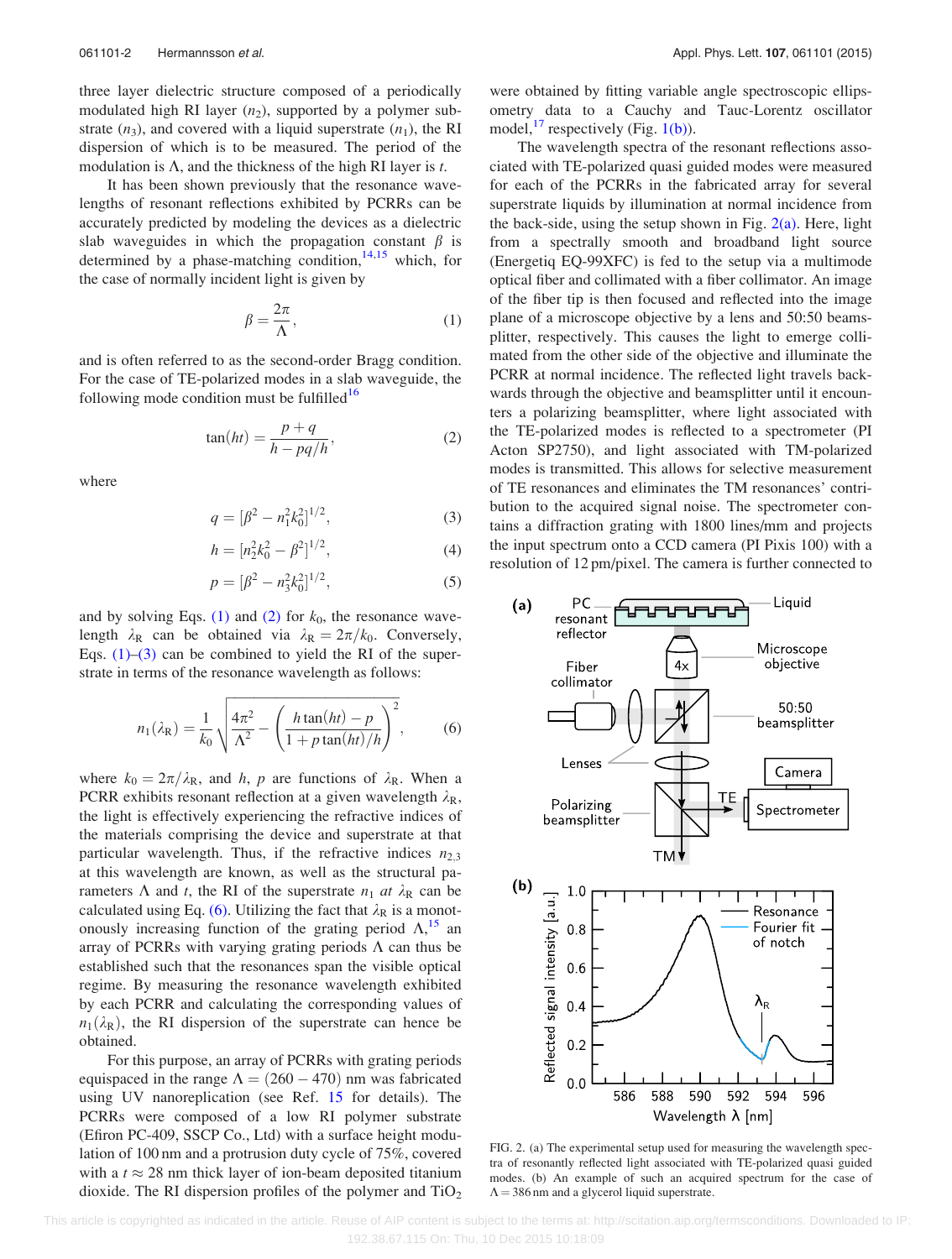a computer, which records the spectrum. The spectrometer was calibrated in advance with respect to a helium and neonargon calibration source. An example of an acquired resonance spectrum is shown in Fig. [2\(b\).](#page-3-0) The resonance spectra are characterized by a pair of intensity peaks separated by a dip, or notch. The peaks and notch correspond to the edges of two anticrossing photonic bands and the band gap between them, respectively.<sup>[18](#page-5-0)</sup> The wavelength minimum of the notch corresponds to the resonance wavelength  $\lambda_R$  in the model. The notch is a consistent, narrow, and clear spectral feature, and is thus advantageous for measuring the resonance wavelength.

Reflected resonance spectra were acquired as a function of period  $\Lambda$  for four different superstrate liquids: purified water, a RI matching oil (AAA 1.3850, Cargille Labs), glycerol (Sigma-Aldrich), and a microscope immersion oil (Type LDF, Cargille Labs). Upon spectral acquisition, the temperatures of the liquids as determined by a thermocouple were as follows: 21 °C in the case of the two oils, 20 °C in the case of water due to evaporative cooling, and  $23.5^{\circ}$ C in the case of glycerol due to optical heating. For each measurement, the notch was fitted with a four-term Fourier series (10 fitting parameters), from which the wavelength at the intensity minimum was obtained to yield the resonance wavelength  $\lambda_{\rm R}$ , as illustrated in Fig. [2\(b\)](#page-3-0).

The purpose of the purified water was to serve as a reference liquid to which the PCRR array could be calibrated, and was selected for this function on account of its RI dispersion being accurately known across the entire visible wavelength regime at various temperatures. Using the experimentally obtained resonance wavelengths  $\lambda_R$  as a function of period  $\Lambda$  for the case of purified water, the RI values as yielded by Eq. [\(6\)](#page-3-0) were fitted via the thickness pa-rameter t to the known RI dispersion of water<sup>[19](#page-5-0)</sup> at 20 °C to an accuracy of within  $10^{-6}$  RIU, as shown in Fig. 3(a). Here, the values used for  $n_{2,3}(\lambda_R)$  were obtained from the dispersion data in Fig. [1\(b\)](#page-2-0) via interpolation. This resulted in a calibration curve of thickness t vs. period  $\Lambda$ , shown in Fig.  $3(b)$ , with the obtained thicknesses all being in the range 28:4 - 28:7 nm.



FIG. 3. (a) Datapoints obtained from measurements and Eq. [\(6\),](#page-3-0) fitted to the dispersion curve of purified water at  $20^{\circ}$ C as reported by Daimon and Masumura.<sup>19</sup> (b) The resulting calibration curve of thickness t vs. period  $\Lambda$ .

The calibration curve, the dispersion data in Fig. [1\(b\)](#page-2-0) and Eq. [\(6\)](#page-3-0) were then used in conjunction with the experimentally obtained resonance wavelengths  $\lambda_R$  for the three remaining liquids in order to calculate their respective dispersion curves, shown in Fig. 4. The results for each material were then fitted to a Cauchy curve of the form  $A + B\lambda^{-2} + C\lambda^{-4}$ . In the case of the index matching oil and immersion oil, the obtained dispersion curves are compared to data provided by the manufacturer, whereas in the case of the glycerol, the results are compared to literature-published data. The results show clear agreement between the RI dispersion curves obtained by this method and the reference data, both in terms of the dispersion profile, and in terms of absolute RI values.

In the case of the two oils, the manufacturer's datapoints fall on the obtained Cauchy curve within error, apart from two: the first immersion oil datapoint and the second RI matching oil datapoint, which are off by  $4 \times 10^{-4}$  RIU and  $2 \times 10^{-4}$  RIU, respectively. In the case of glycerol, the dispersion as reported by Cooper runs in parallel to the obtained dispersion curve, but at higher values. However, as shown by Hoyt, $^{22}$  $^{22}$  $^{22}$  the RI of glycerol is quite sensitive to its purity in terms of water content, with Cooper's results corresponding to a purity of  $\sim$ 99.5%, and the ones obtained with the present method being consistent with a purity of 98%–99%. The purity of the glycerol used here was initially 99% when purchased, but is likely to have become reduced before use, due to, e.g., handling, refrigeration, and atmospheric contact, which would account for the difference. Finally, the obtained data agree generally with that of Birkhoff et al., although they only gave their data with two significant digits.



FIG. 4. The obtained dispersion curves using the presented method for the case of three different superstrate liquids: (a) Immersion oil, (b) glycerol, and (c) a RI matching oil. Open circles and solid lines denote datapoints obtained using this method and a corresponding Cauchy-fit, respectively. Other datapoints denote reference values from either material manufacturers (Cargille Labs) or literature (Birkhoff, $2^0$  Cooper, $2^1$  and Hoyt<sup>22</sup>). The data from Hoyt show the refractive indices of four different purities of glycerol in terms of water content.

 This article is copyrighted as indicated in the article. Reuse of AIP content is subject to the terms at: http://scitation.aip.org/termsconditions. Downloaded to IP: 192.38.67.115 On: Thu, 10 Dec 2015 10:18:09